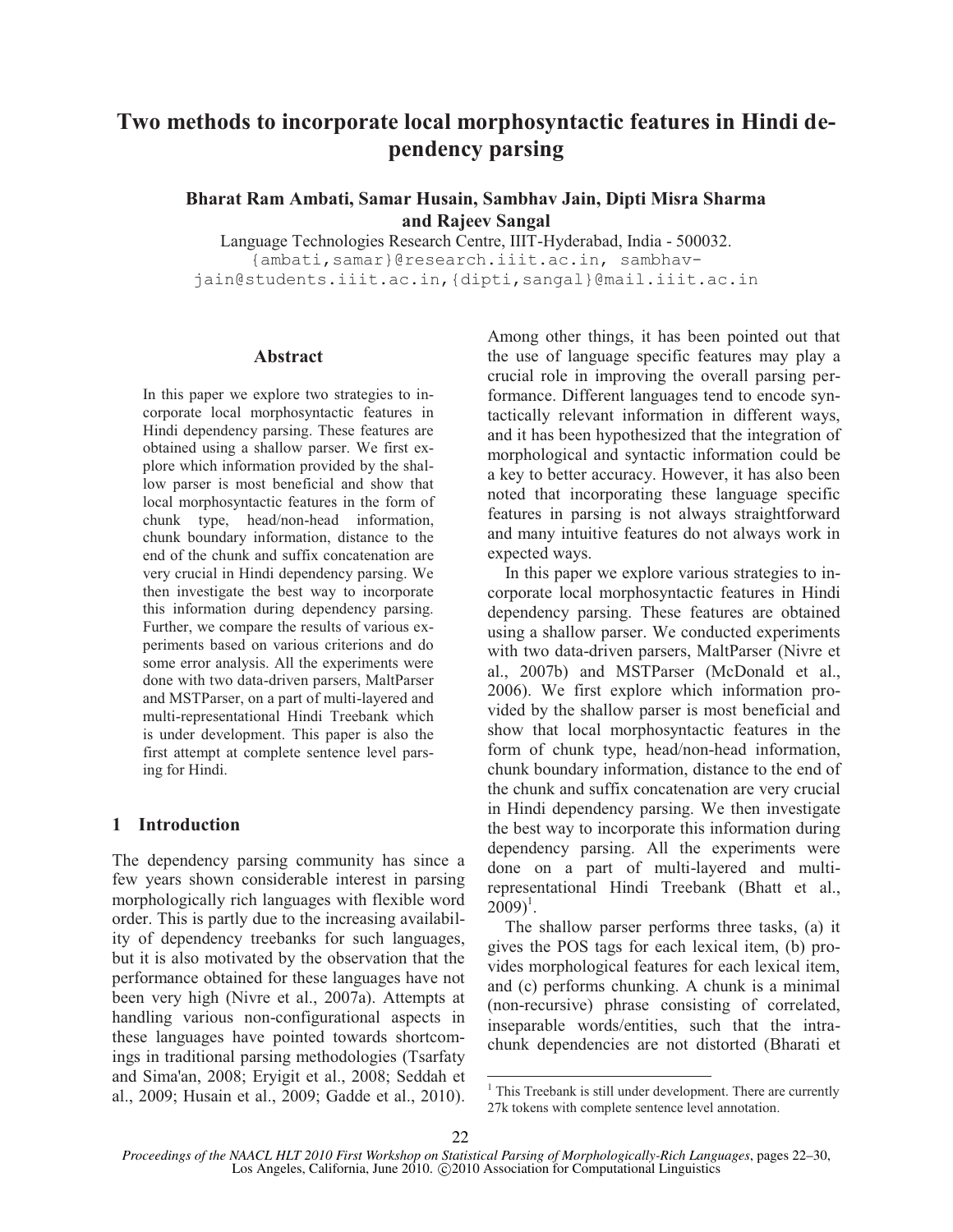al., 2006). Together, a group of lexical items with some POS tag and morphological features within a chunk can be utilized to automatically compute local morphosyntactic information. For example, such information can represent the postposition/case-marking in the case of noun chunks, or it may represent the tense, aspect and modality (TAM) information in the case of verb chunks. In the experiments conducted for this paper such local information is automatically computed and incorporated as a feature to the head of a chunk. In general, local morphosyntactic features correspond to all the parsing relevant local linguistic features that can be utilized using the notion of chunk. Previously, there have been some attempts at using chunk information in dependency parsing. Attardi and Dell'Orletta (2008) used chunking information in parsing English. They got an increase of 0.35% in labeled attachment accuracy and 0.47% in unlabeled attachment accuracy over the state-of-the-art dependency parser.

Among the three components (a-c, above), the parsing accuracy obtained using the POS feature is taken as baseline. We follow this by experiments where we explore how each of morph and chunk features help in improving dependency parsing accuracy. In particular, we find that local morphosyntactic features are the most crucial. These experiments are discussed in section 2. In section 3 we will then see an alternative way to incorporate the best features obtained in section 2. In all the parsing experiments discussed in section 2 and 3, at each step we explore all possible features and extract the best set of features. Best features of one experiment are used when we go to the next set of experiments. For example, when we explore the effect of chunk information, all the relevant morph information from previous set of experiments is taken into account.

This paper is also the first attempt at complete sentence level parsing for Hindi. Due to the availability of dependency treebank for Hindi (Begum et al., 2008), there have been some previous attempts at Hindi data-driven dependency parsing (Bharati et al., 2008; Mannem et al., 2009; Husain et al., 2009). Recently in ICON-09 NLP Tools Contest (Husain, 2009; and the references therein), rulebased, constraint based, statistical and hybrid approaches were explored for dependency parsing. Previously, constraint based approaches to Indian language (IL) dependency parsing have also been

explored (Bharati et al., 1993, 1995, 2009b, 2009c). All these attempts, however, were finding inter-chunk dependency relations, given goldstandard POS and chunk tags. Unlike these previous parsers, the dependencies in this work are between lexical items, i.e. the dependency tree is complete.

The paper is arranged as follows, in section 2 and 3, we discuss the parsing experiments. In section 4, we describe the data and parser settings. Section 5 gives the results and discusses some related issues. General discussion and possible future work is mentioned in section 6. We conclude the paper in section 7.

### **2 Getting the best linguistic features**

As mentioned earlier, a shallow parser consists of three main components, (a) POS tagger, (b) morphological analyzer and (c) chunker. In this section we systematically explore what is the effect of each of these components. We'll see in section 2.3 that the best features of a-c can be used to compute local morphosyntactic features that, as the results show, are extremely useful.

#### **2.1 Using POS as feature (PaF):**

In this experiment we only use the POS tag information of individual words during dependency parsing. First a raw sentence is POS-tagged. This POS-tagged sentence is then given to a parser to predict the dependency relations. Figure 1, shows the steps involved in this approach for (1).

(1) raama ne eka seba khaayaa 'Ram' ERG 'one' 'apple' 'ate' 'Ram ate an apple'



Figure 1: Dependency parsing using only POS information from a shallow parser.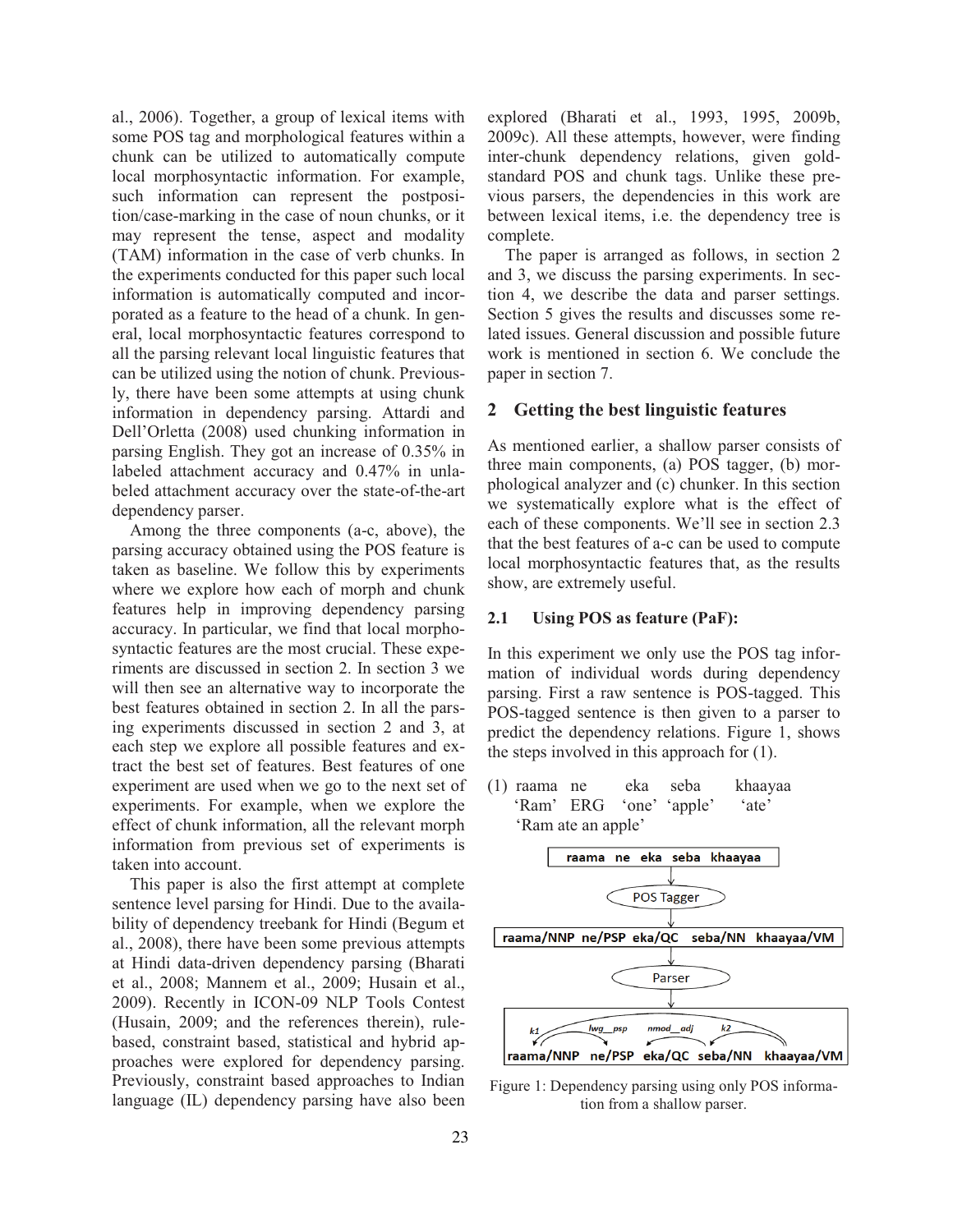In (1) above, 'NN', 'PSP', 'QC', 'NN' and 'VM' are the POS tags<sup>2</sup> for *raama, ne, eka, seba* and *khaayaa* respectively. This information is provided as a feature to the parser. The result of this experiment forms our baseline accuracy.

#### **2.2 Using Morph as feature (MaF):**

In addition to POS information, in this experiment we also use the morph information for each token. This morphological information is provided as a feature to the parser. Morph has the following information

- Root: Root form of the word
- Category: Course grained POS
- · Gender: Masculine/Feminine/Neuter
- Number: Singular/Plural
- Person: First/Second/Third person
- Case: Oblique/Direct case
- Suffix: Suffix of the word

Take *raama* in (1), its morph information comprises of root = '*raama*', category = 'noun' gender = 'masculine', number = 'singular', person = 'third', case = 'direct', suffix = '0'. Similarly, *khaayaa* ('ate') has the following morph information. root = '*khaa*', category = 'verb' gender = 'masculine', numer = 'singular', person = 'third',  $case = 'direct', suffix = 'yaa'.$ 

Through a series of experiments, the most crucial morph features were selected. Root, case and suffix turn out to be the most important features. Results are discussed in section 5.

## **2.3 Using local morphosyntax as feature (LMSaF)**

Along with POS and the most useful morph features (root, case and suffix), in this experiment we also use local morphosyntactic features that reflect various chunk level information. These features are:

Type of the chunk

 $\overline{a}$ 

Head/non-head of the chunk

- Chunk boundary information
- Distance to the end of the chunk
- Suffix concatenation

In example 1 (see section 2.1), there are two noun chunks and one verb chunk. *raama* and *seba* are the heads of the noun chunks. *khaayaa* is the head of the verb chunk. We follow standard  $IOB<sup>3</sup>$ notation for chunk boundary. *raama*, *eka* and *khaayaa* are at the beginning (B) of their respective chunks. *ne* and *seba* are inside (I) their respective chunks. *raama* is at distance 1 from the end of the chunk and *ne* is at a distance 0 from the end of the chunk.

Once we have a chunk and morph feature like suffix, we can perform suffix concatenation automatically. A group of lexical items with some POS tags and suffix information within a chunk can be utilized to automatically compute this feature. This feature can, for example, represent the postposition/case-marking in the case of noun chunk, or it may represent the tense, aspect and modality (TAM) information in the case of verb chunks. Note that, this feature becomes part of the lexical item that is the head of a chunk. Take (2) as a case in point:

(2) [NP raama/NNP ne/PSP] [NP seba/NN] 'Ram' ERG 'apple' [VGF khaa/VM liyaa/VAUX] 'eat' 'PRFT' 'Ram ate an apple'

The suffix concatenation feature for *khaa,* which is the head of the VGF chunk, will be '0+yaa' and is formed by concatenating the suffix of the main verb with that of its auxiliary. Similarly, the suffix concatenation feature for *raama,* which is head of the NP chunk, will be '0+ne'. This feature turns out to be very important. This is because in Hindi (and many other Indian languages) there is a direct correlation between the TAM markers and the case that appears on some nominals (Bharati et al., 1995). In (2), for example, *khaa liyaa* together gives the past perfective aspect for the verb *khaanaa* 'to eat'. Since, Hindi is split ergative, the subject of the transitive verb takes an ergative case marker when the verb is past perfective. Similar

 $\overline{a}$ 

<sup>&</sup>lt;sup>2</sup> NN: Common noun, PSP: Post position, QC: Cardinal, VM: Verb. A list of complete POS tags can be found here: http://ltrc.iiit.ac.in/MachineTrans/research/tb/POS-Tag-

List.pdf. The POS/chunk tag scheme followed in the Treebank is described in Bharati et al. (2006).

<sup>&</sup>lt;sup>3</sup> Inside, Outside, Beginning of the chunk.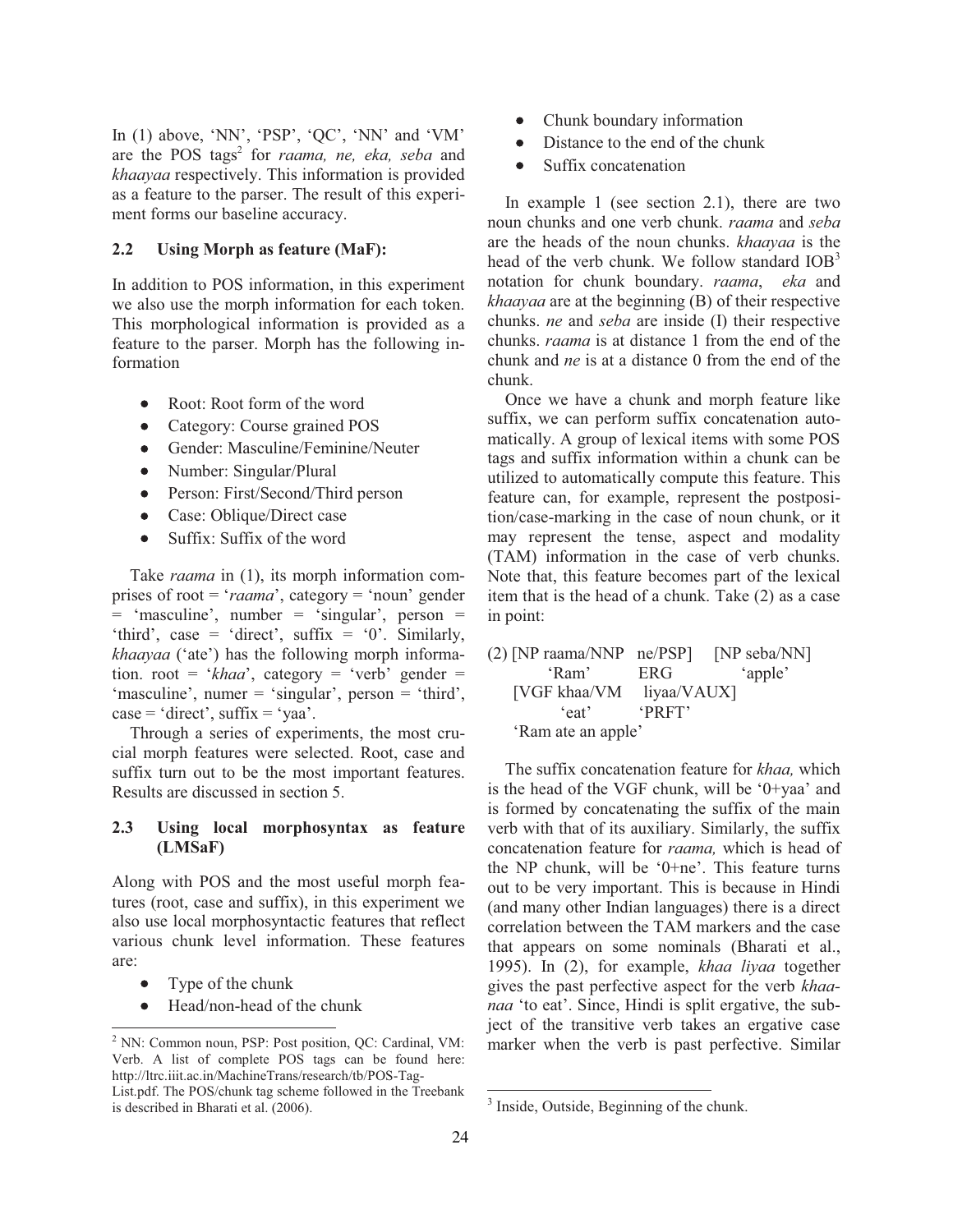correlation between the case markers and TAM exist in many other cases.

## **3 An alternative approach to use best features: A 2-stage setup (2stage)**

So far we have been using various information such as POS, chunk, etc. as features. Rather than using them as features and doing parsing at one go, we can alternatively follow a 2-stage setup. In particular, we divide the task of parsing into:

- Intra-chunk dependency parsing
- Inter-chunk dependency parsing

We still use POS, best morphological features (case, suffix, root) information as regular features during parsing. But unlike LMSaF mentioned in section 2.3, where we gave local morphosyntactic information as a feature, we divided the task of parsing into sub-tasks. A similar approach was also proposed by Bharati et al. (2009c). During intrachunk dependency parsing, we try to find the dependency relations of the words within a chunk. Following which, chunk heads of each chunk within a sentence are extracted. On these chunk heads we run an inter-chunk dependency parser. For each chunk head, in addition to POS tag, useful morphological features, any useful intra-chunk information in the form of lexical item, suffix concatenation, dependency relation are also given as a feature.



Figure 2: Dependency parsing using chunk information: 2-stage approach.

Figure 2 shows the steps involved in this approach for (1). There are two noun chunks and one verb chunk in this sentence. *raama* and *seba* are the heads of the noun chunks. *khaaya* is the head of the verb chunk. The intra-chunk parser attaches *ne* to *raama* and *eka* to *seba* with dependency labels 'lwg\_psp' and 'nmod\_adj<sup>'4</sup> respectively. Heads of each chunk along with its POS, morphological features, local morphosyntactic features and intra-chunk features are extracted and given to inter-chunk parser. Using this information the interchunk dependency parser marks the dependency relations between chunk heads. *khaaya* becomes the root of the dependency tree. *raama* and *seba* are attached to *khaaya* with dependency labels 'k1' and  $k2$ <sup>5</sup> respectively.

## **4 Experimental Setup**

In this section we describe the data and the parser settings used for our experiments.

#### **4.1 Data**

For our experiments we took 1228 dependency annotated sentences (27k tokens), which have complete sentence level annotation from the new multi-layered and multi-representational Hindi Treebank (Bhatt et al., 2009). This treebank is still under development. Average length of these sentences is 22 tokens/sentence and 10 chunks/sentence. We divided the data into two sets, 1000 sentences for training and 228 sentences for testing.

#### **4.2 Parsers and settings**

All experiments were performed using two datadriven parsers, MaltParser<sup>6</sup> (Nivre et al., 2007b), and MSTParser<sup>7</sup> (McDonald et al., 2006).

 $\overline{a}$ 

<sup>&</sup>lt;sup>4</sup> nmod\_adj is an intra-chunk label for quantifier-noun modification. lwg\_\_psp is the label for post-position marker. Details of the labels can be seen in the intra-chunk guidelines http://ltrc.iiit.ac.in/MachineTrans/research/tb/IntraChunk-

Dependency-Annotation-Guidelines.pdf

<sup>&</sup>lt;sup>5</sup> k1 (karta) and k2 (karma) are syntactico-semantic labels which have some properties of both grammatical roles and thematic roles. k1 behaves similar to subject and agent. k2 behaves similar to object and patient (Bharati et al., 1995; Vaidya et al., 2009). For complete tagset, see (Bharati et al., 2009).

<sup>6</sup> Malt Version 1.3.1

<sup>7</sup> MST Version 0.4b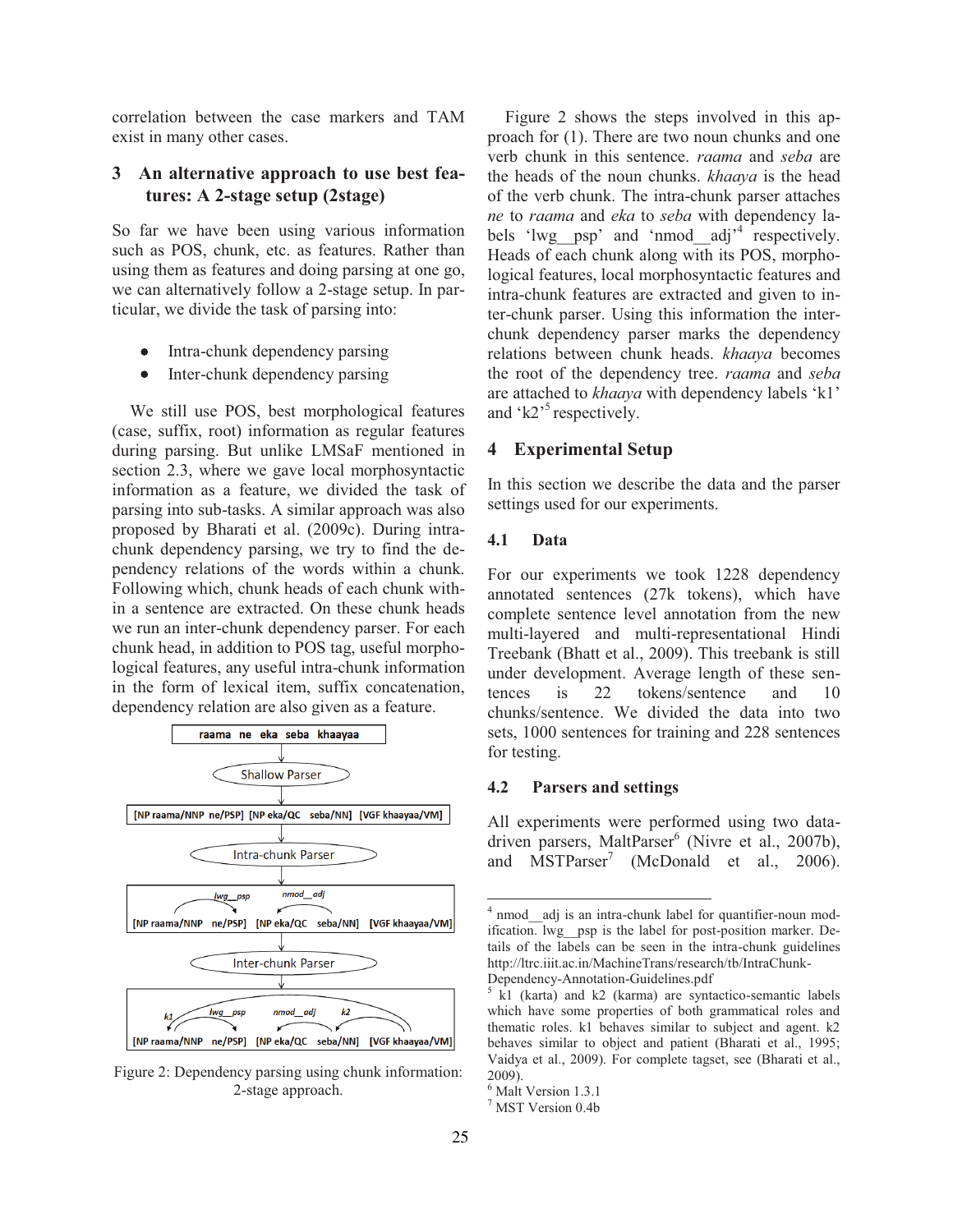|        |                  |      |      | Malt       |                       |      | MST+MaxEnt       |      |      |            |      |      |
|--------|------------------|------|------|------------|-----------------------|------|------------------|------|------|------------|------|------|
|        | Cross-validation |      |      | Test-set   |                       |      | Cross-validation |      |      | Test-set   |      |      |
|        | UAS              | LAS  | LS   | <b>UAS</b> | LAS                   | LS   | UAS              | LAS  | LS   | <b>UAS</b> | LAS  | LS   |
| PaF    | 89.4             | 78.2 | 80.5 | 90.4       | 80.1                  | 82.4 | 86.3             | 75.1 | 77.9 | 87.9       | 77.0 | 79.3 |
| MaF    | 89.6             | 80.5 | 83.1 | 90.4       | 81.7<br>$\mathcal{L}$ | 84.1 | 89.1             | 79.2 | 82.5 | 90.0       | 80.9 | 83.9 |
| LMSaF  | 91.5             | 82.7 | 84.7 | 91.8       | 84.0                  | 86.2 | 90.8             | 79.8 | 82.0 | 92.0       | 81.8 | 83.8 |
| 2stage | 91.8             | 83.3 | 85.3 | 92.4       | 84.4                  | 86.3 | 92.1             | 82.2 | 84.3 | 92.7       | 84.0 | 86.2 |

Table 1: Results of all the four approaches using gold-standard shallow parser information.

Malt is a classifier based shift/reduce parser. It provides option for six parsing algorithms, namely, arc-eager, arc-standard, convington projective, covington non-projective, stack projective, stack eager and stack lazy. The parser also provides option for libsvm and liblinear learning model. It uses graph transformation to handle non-projective trees (Nivre and Nilsson, 2005). MST uses Chu-Liu-Edmonds (Chu and Liu, 1965; Edmonds, 1967) Maximum Spanning Tree algorithm for nonprojective parsing and Eisner's algorithm for projective parsing (Eisner, 1996). It uses online large margin learning as the learning algorithm (McDonald et al., 2005). In this paper, we use MST only for unlabeled dependency tree and use a separate maximum entropy model<sup>8</sup> (MaxEnt) for labeling. Various combination of features such as node, its parent, siblings and children were tried out before arriving at the best results.

As the training data size is small we did 5-fold cross validation on the training data for tuning the parameters of the parsers and for feature selection. Best settings obtained using cross-validated data are applied on test set. We present the results both on cross validated data and on test data.

For the Malt Parser, arc-eager algorithm gave better performance over others in all the approaches. Libsvm consistently gave better performance over liblinear in all the experiments. For SVM settings, we tried out different combinations of best SVM settings of the same parser on different languages in CoNLL-2007 shared task (Hall et al., 2007) and applied the best settings. For feature model, apart from trying best feature settings of the same parser on different languages in CoNLL-2007 shared task (Hall et al., 2007), we also tried out different combinations of linguistically intuitive features and applied the best feature model. The best feature model is same as the feature model used in Ambati et al. (2009a), which is the best

performing system in the ICON-2009 NLP Tools Contest (Husain, 2009).

For the MSTParser, non-projective algorithm, order=2 and training-k=5 gave best results in all the approaches. For the MaxEnt, apart from some general useful features, we experimented considering different combinations of features of node, parent, siblings, and children of the node.

## **5 Results and Analysis**

All the experiments discussed in section 2 and 3 were performed considering both gold-standard shallow parser information and automatic shallow parser<sup>9</sup> information. Automatic shallow parser uses a rule based system for morph analysis, a CRF+TBL based POS-tagger and chunker. The tagger and chunker are 93% and 87% accurate respectively. These accuracies are obtained after using the approach of PVS and Gali, (2007) on larger training data. In addition, while using automatic shallow parser information to get the results, we also explored using both gold-standard and automatic information during training. As expected, using automatic shallow parser information for training gave better performance than using gold while training.

Table 1 and Table 2 shows the results of the four experiments using gold-standard and automatic shallow parser information respectively. We evaluated our experiments based on unlabeled attachment score (UAS), labeled attachment score (LAS) and labeled score (LS) (Nivre et al., 2007a). Best LAS on test data is 84.4% (with 2stage) and 75.4% (with LMSaF) using gold and automatic shallow parser information respectively. These results are obtained using MaltParser. In the following subsection we discuss the results based on different criterion.

 8 http://maxent.sourceforge.net/

 9 http://ltrc.iiit.ac.in/analyzer/hindi/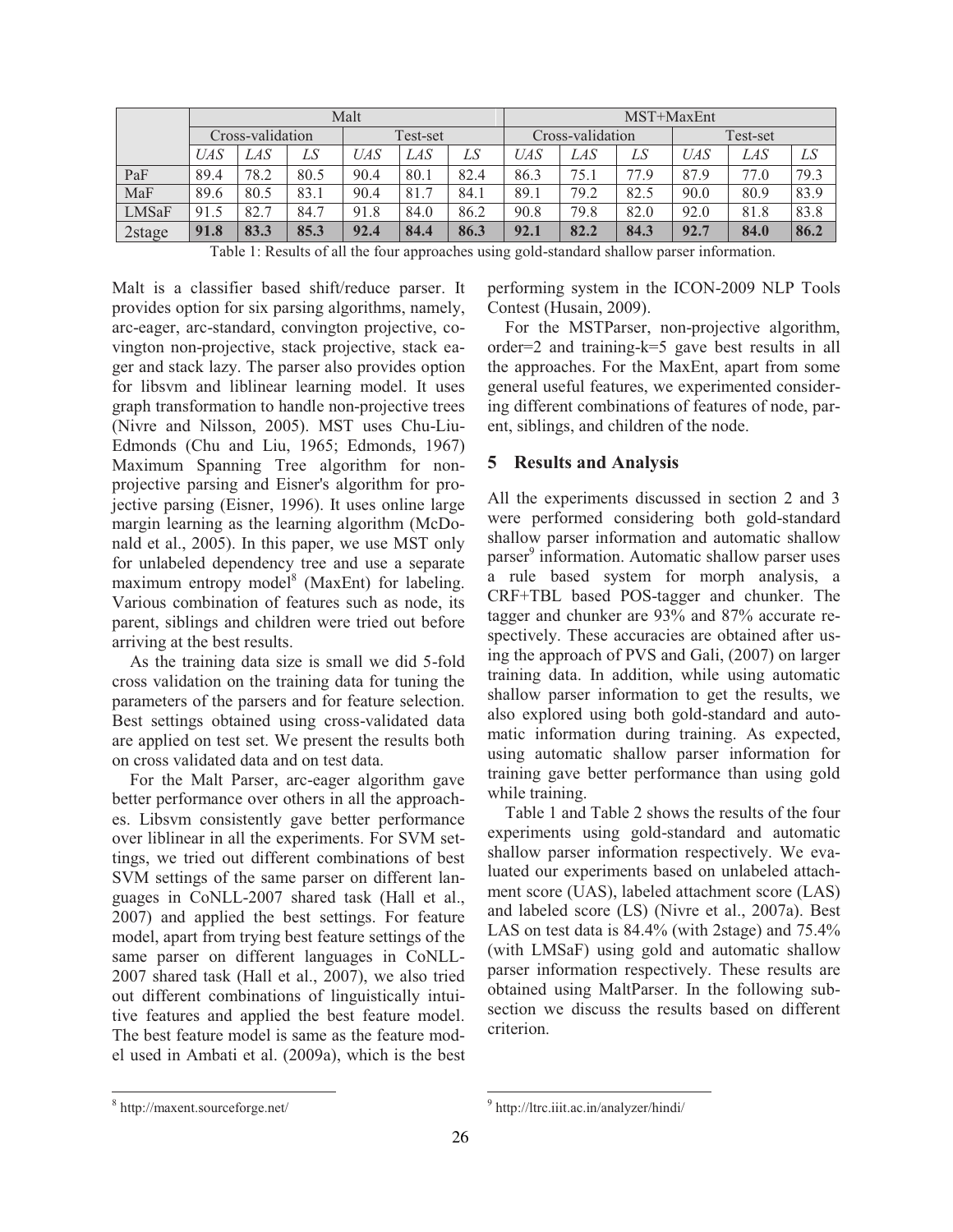|              |                  |      |      | Malt     |           |      | MST+MaxEnt       |      |      |          |      |      |
|--------------|------------------|------|------|----------|-----------|------|------------------|------|------|----------|------|------|
|              | Cross-validation |      |      | Test-set |           |      | Cross-validation |      |      | Test-set |      |      |
|              | UAS              | LAS  | LS   | UAS      | LAS       | LS   | UAS              | LAS  | LS   | UAS      | LAS  | LS   |
| PaF          | 82.2             | 69.3 | 73.4 | 84.6     | 72.9      | 76.5 | 79.4             | 66.5 | 70.7 | 81.6     | 69.4 | 73.1 |
| MaF          | 82.5             | 71.6 | 76.1 | 84.0     | 73.6      | 77.6 | 82.3             | 70.4 | 75.4 | 83.4     | 72.7 | 77.3 |
| <b>LMSaF</b> | 83.2             | 73.0 | 77.0 | 85.5     | 75.4      | 78.9 | 82.6             | 71.3 | 76.1 | 85.0     | 73.4 | 77.3 |
| 2stage       | 79.0             | 69.5 | 75.6 | 79.6     | $71_{.1}$ | 76.8 | 78.8             | 66.6 | 72.6 | 80.1     | 69.7 | 75.4 |

Table 2: Results of all the four experiments using automatic shallow parser information.

POS tags provide very basic linguistic information in the form of broad grained categories. The best LAS for PaF while using gold and automatic tagger were 80.1% and 72.9% respectively. The morph information in the form of case, suffix and root information proved to be the most important features. But surprisingly, gender, number and person features didn't help. Agreement patterns in Hindi are not straightforward. For example, the verb agrees with k2 if the k1 has a post-position; it may also sometimes take the default features. In a passive sentence, the verb agrees only with k2. The agreement problem worsens when there is coordination or when there is a complex verb. It is understandable then that the parser is unable to learn the selective agreement pattern which needs to be followed.

LMSaF on the other hand encode richer information and capture some local linguistic patterns. The first four features in LMSaF (chunk type, chunk boundary, head/non-head of chunk and distance to the end of chunk) were found to be useful consistently. The fifth feature, in the form of suffix concatenation, gave us the biggest jump, and captures the correlation between the TAM markers of the verbs and the case markers on the nominals.

#### **5.1 Feature comparison: PaF, MaF vs. LMSaF**

Dependency labels can be classified as two types based on their nature, namely, inter-chunk dependency labels and intra-chunk labels. Inter-chunk dependency labels are syntacto-semantic in nature. Whereas intra-chunk dependency labels are purely syntactic in nature.

Figure 3, shows the f-measure for top six interchunk and intra-chunk dependency labels for PaF, MaF, and LMSaF using Maltparser on test data using automatic shallow parser information. The first six labels (k1, k2, pof, r6, ccof, and  $k7p$ ) are the top six inter-chunk labels and the next six la-

bels (lwg\_\_psp, lwg\_\_aux, lwg\_\_cont, rsym, nmod adj, and pof cn) are the top six intrachunk labels. First six labels (inter-chunk) correspond to 28.41% and next six labels (intra-chunk) correspond to 48.81% of the total labels in the test data. The figure shows that with POS information alone, f-measure for top four intra-chunk labels reached more than 90% accuracy. The accuracy increases marginally with the addition of morph and local morphosytactic features. The results corroborates with our intuition that intra-chunk dependencies are mostly syntactic. For example, consider an intra-chunk label 'lwg\_\_psp'. This is the label for postposition marker. A post-position marker succeeding a noun is attached to that noun with the label 'lwg psp'. POS tag for postposition marker is PSP. So, if a NN (common noun) or a NNP (proper noun) is followed by a PSP (post-position marker), then the PSP will be attached to the preceding NN/NNP with the dependency label 'lwg\_psp'. As a result, providing POS information itself gave an f-measure of 98.3% for 'lwg\_psp'. With morph and local morphosytactic features, this got increased to 98.4%. However, f-measure for some labels like 'nmod\_\_adj' is around 80% only. 'nmod\_\_adj' is the label for adjective-noun, quantifier-noun modifications. Low accuracy for these labels is mainly due to two reasons. One is POS tag errors. And the other is attachment errors due to genuine ambiguities such as compounding.

For inter-chunk labels (first six columns in the figure 3), there is considerable improvement in the f-measure using morph and local morphosytactic features. As mentioned, local morphosyntactic features provide local linguistic information. For example, consider the case of verbs. At POS level, there are only two tags 'VM' and 'VAUX' for main verbs and auxiliary verbs respectively (Bharati et al., 2006). Information about finite/nonfiniteness is not present in the POS tag. But, at chunk level there are four different chunk tags for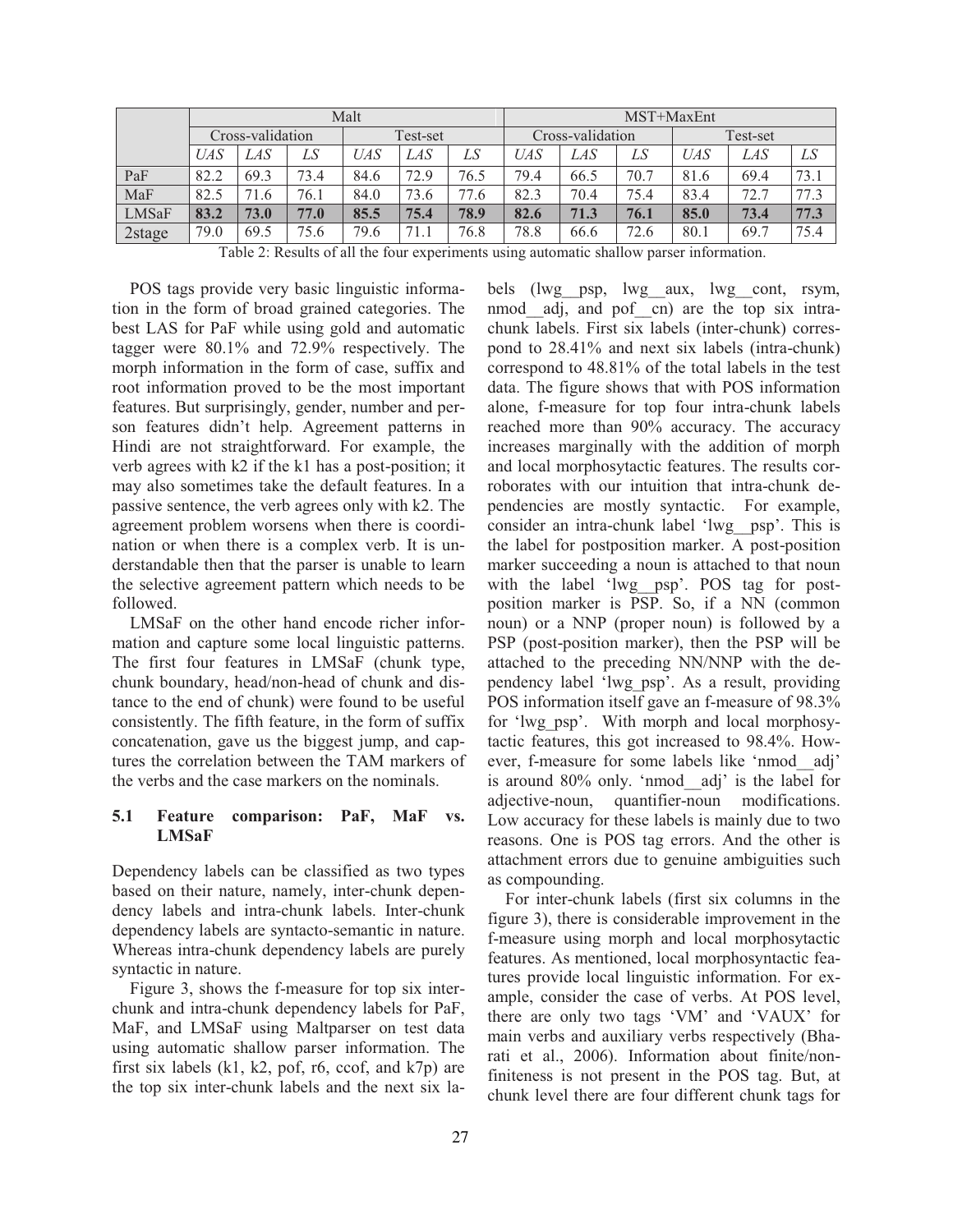

Figure 3: F-measure of top 6, inter-chunk and intra-chunk labels for PaF, MaF and LMSaF approaches using Maltparser on test data using automatic shallow parser information.

verbs, namely VGF, VGNF, VGINF and VGNN. They are respectively, finite, non-finite, infinitival and gerundial chunk tags. The difference in the verbal chunk tag is a good cue for helping the parser in identifying different syntactic behavior of these verbs. Moreover, a finite verb can become the root of the sentence, whereas a non-finite or infinitival verb can't. Thus, providing chunk information also helped in improving the correct identification of the root of the sentence.

Similar to Prague Treebank (Hajicova, 1998), coordinating conjuncts are heads in the treebank that we use. The relation between a conjunct and its children is shown using 'ccof' label. A coordinating conjuct takes children of similar type only. For example, a coordinating conjuct can have two finite verbs or two non-finite verbs as its children, but not a finite verb and a non-finite verb. Such instances are also handled more effectively if chunk information is incorporated. The largest increase in performance, however, was due to the 'suffix concatenation' feature. Significant improvement in the core inter-chunk dependency labels (such as k1, k2, k4, etc.) due to this feature is the main reason for the overall improvement in the parsing accuracy. As mentioned earlier, this is because this feature captures the correlation between the TAM markers of the verbs and the case markers on the nominals.

#### **5.2 Approach comparison: LMSaF vs. 2stage**

Both LMSaF and 2stage use chunk information. In LMSaF, chunk information is given as a feature whereas in 2stage, sentence parsing is divided into intra-chunk and inter-chunk parsing. Both the approaches have their pros and cons. In LMSaF as everything is done in a single stage there is much richer context to learn from. In 2stage, we can provide features specific to each stage which can't be done in a single stage approach (McDonald et al., 2006). But in 2stage, as we are dividing the task, accuracy of the division and the error propagation might pose a problem. This is reflected in the results where the 2-stage performs better than the single stage while using gold standard information, but lags behind considerably when the features are automatically computed.

During intra-chunk parsing in the 2stage setup, we tried out using both a rule-based approach and a statistical approach (using MaltParser). The rule based system performed slightly better (0.1% LAS) than statistical when gold chunks are considered. But, with automatic chunks, the statistical approach outperformed rule-based system with a difference of 7% in LAS. This is not surprising because, the rules used are very robust and mostly based on POS and chunk information. Due to errors induced by the automatic POS tagger and chunker, the rule-based system couldn't perform well. Consider a small example chunk given below.

|        |           | NP         |
|--------|-----------|------------|
| meraa  | 'my'      | <b>PRP</b> |
| bhaaii | 'brother' | ΝN         |
|        |           |            |

As per the Hindi chunking guidelines (Bharati et al., 2006), *meraa* and *bhaaii* should be in two separate chunks. And as per Hindi dependency annotation guidelines (Bharati et al., 2009), *meraa* is attached to *bhaaii* with a dependency label 'r6<sup>'10</sup>. When the chunker wrongly chunks them in a single

 $\overline{a}$ 

 $10<sup>10</sup>$ r6' is the dependency label for genitive relation.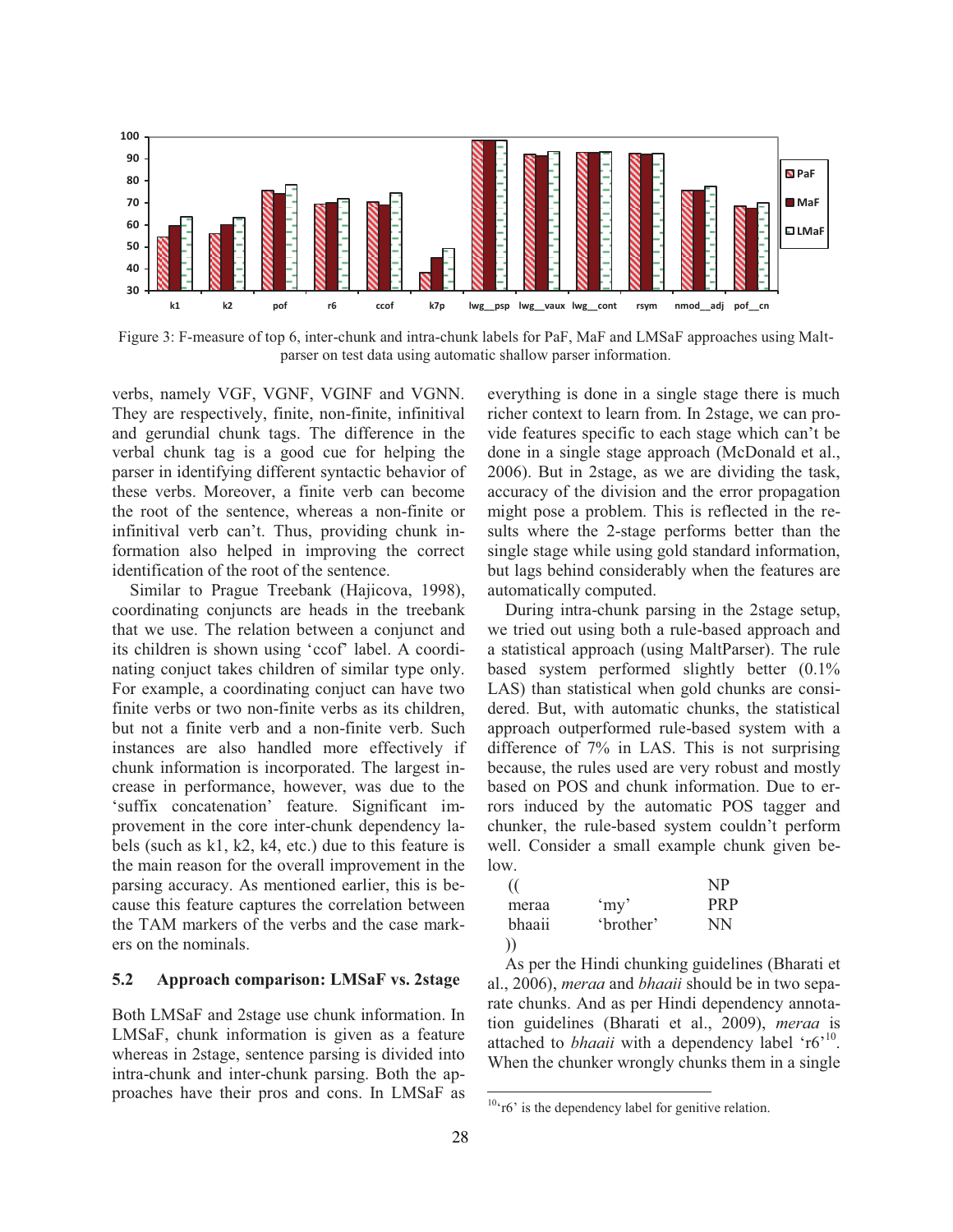chunk, intra-chunk parser will assign the dependency relation for *meraa*. Rule based system can never assign 'r6' relation to *meraa* as it is an interchunk label and the rules used cannot handle such cases. But in a statistical system, if we train the parser using automatic chunks instead of gold chunks, the system can potentially assign 'r6' label.

#### **5.3 Parser comparison: MST vs. Malt**

In all the experiments, results of MaltParser are consistently better than MST+MaxEnt. We know that Maltparser is good at short distance labeling and MST is good at long distance labeling (McDonald and Nivre, 2007). The root of the sentence is better identified by MSTParser than MaltParser. Our results also confirm this. MST+MaxEnt and Malt could identify the root of the sentence with an f-measure of 89.7% and 72.3% respectively. Presence of more short distance labels helped Malt to outperform MST. Figure 5, shows the f-measure relative to dependency length for both the parsers on test data using automatic shallow parser information for LMSaF.



Figure 5: Dependency arc f-measure relative to dependency length.

#### **6 Discussion and Future Work**

We systematically explored the effect of various linguistic features in Hindi dependency parsing. Results show that POS, case, suffix, root, along with local morphosyntactic features help dependency parsing. We then described 2 methods to incorporate such features during the parsing process. These methods can be thought as different paradigms of modularity. For practical reasons (i.e. given the POS tagger/chunker accuracies), it is wiser to use this information as features rather than dividing the task into two stages.

As mentioned earlier, this is the first attempt at complete sentence level parsing for Hindi. So, we cannot compare our results with previous attempts at Hindi dependency parsing, due to, (a) The data used here is different and (b) we produce complete sentence parses rather than chunk level parses.

As mentioned in section 5.1, accuracies of intrachunk dependencies are very high compared to inter-chunk dependencies. Inter-chunk dependencies are syntacto-semantic in nature. The parser depends on surface syntactic cues to identify such relations. But syntactic information alone is always not sufficient, either due to unavailability or due to ambiguity. In such cases, providing some semantic information can help in improving the inter-chunk dependency accuracy. There have been attempts at using minimal semantic information in dependency parsing for Hindi (Bharati et al., 2008). Recently, Ambati et al. (2009b) used six semantic features namely, human, non-human, in-animate, time, place, and abstract for Hindi dependency parsing. Using gold-standard semantic features, they showed considerable improvement in the core inter-chunk dependency accuracy. Some attempts at using clause information in dependency parsing for Hindi (Gadde et al., 2010) have also been made. These attempts were at inter-chunk dependency parsing using gold-standard POS tags and chunks. We plan to see their effect in complete sentence parsing using automatic shallow parser information also.

### **7 Conclusion**

In this paper we explored two strategies to incorporate local morphosyntactic features in Hindi dependency parsing. These features were obtained using a shallow parser. We first explored which information provided by the shallow parser is useful and showed that local morphosyntactic features in the form of chunk type, head/non-head info, chunk boundary info, distance to the end of the chunk and suffix concatenation are very crucial for Hindi dependency parsing. We then investigated the best way to incorporate this information during dependency parsing. Further, we compared the results of various experiments based on various criterions and did some error analysis. This paper was also the first attempt at complete sentence level parsing for Hindi.